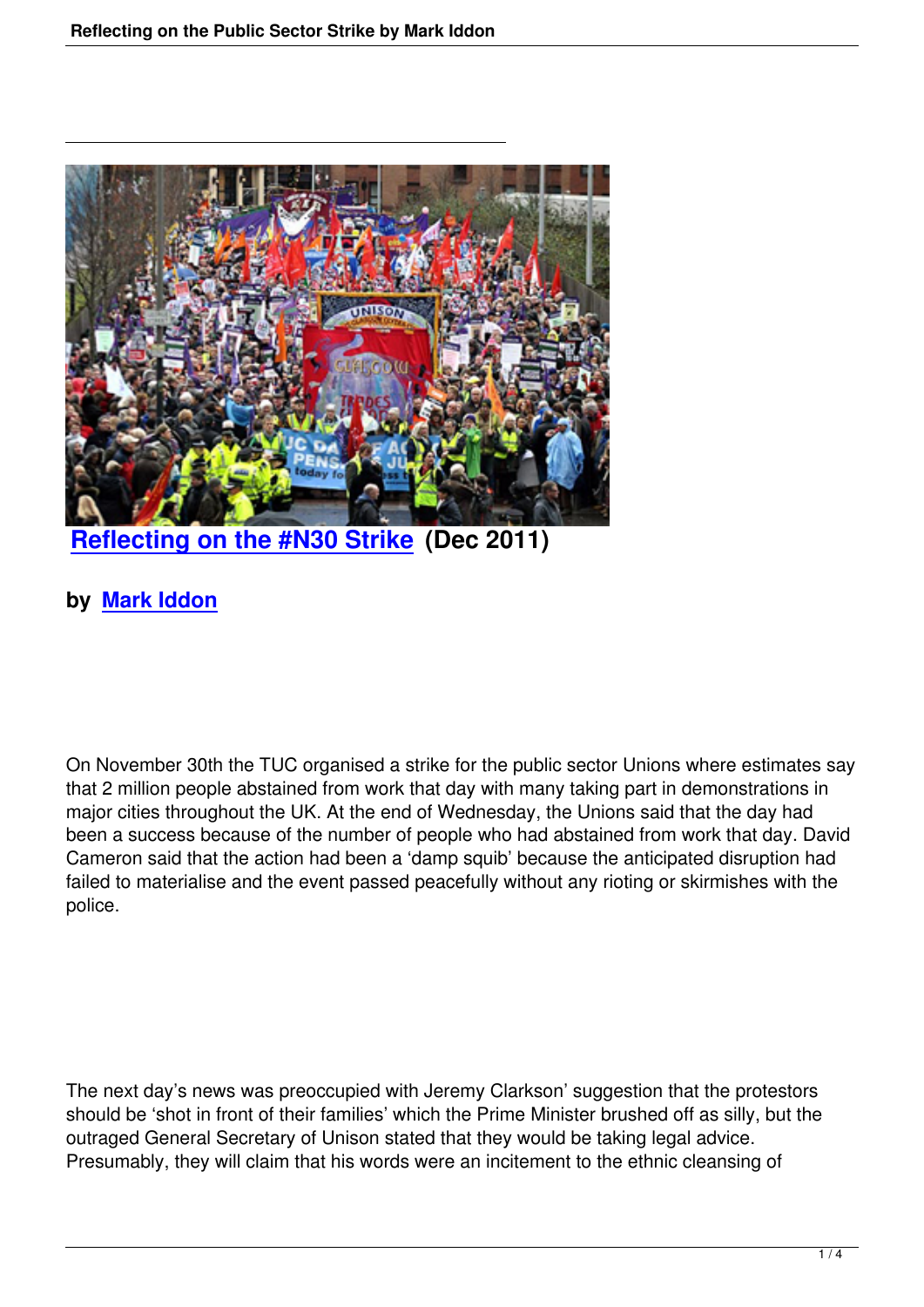protestors.

This action occurred after 3 years of economic downturn following a banking crisis in 2008 which saw the collapse of the Leman Brothers in the USA and the nationalisation of some of the major banks in the UK. Since then many businesses have folded or downsized their organisation to avoid going under with redundancies, pay freezes and downgrading of jobs. A new coalition Government in May 2010 enabled a new government to carry out its 'small government' policies and bring in changes to sort the debt laden economy and justify an era of austerity cuts in public sector spending. The cutbacks are to be implemented over the next 4 years and we are still in the first stages.



There is therefore much anger and frustration that people's incomes and prospects have been reduced or frozen whilst inflation has increased largely due to rising energy costs. Many people in the non unionised private sector have had their careers derailed or have accepted minimum redundancy compensation packages. Some have either found alternative jobs to the career in which they trained or have experience, or signed on for Job seekers allowance for 6 months. There is no real collective resistance for many individuals who have moved on in quiet resignation to the pointlessness of protest. Of course there are exceptions to the above, as some business's have improved, many have started their own business and many are hanging on for the time being.

Last week's strike was for public sector workers to protect their pensions which are under threat as the Government intends to change the index to which their pensions are related and increasing the age of retirement. This is on top of pay freezes or below inflation increases which have already been imposed. Whilst I would support the right of people to withdraw their labour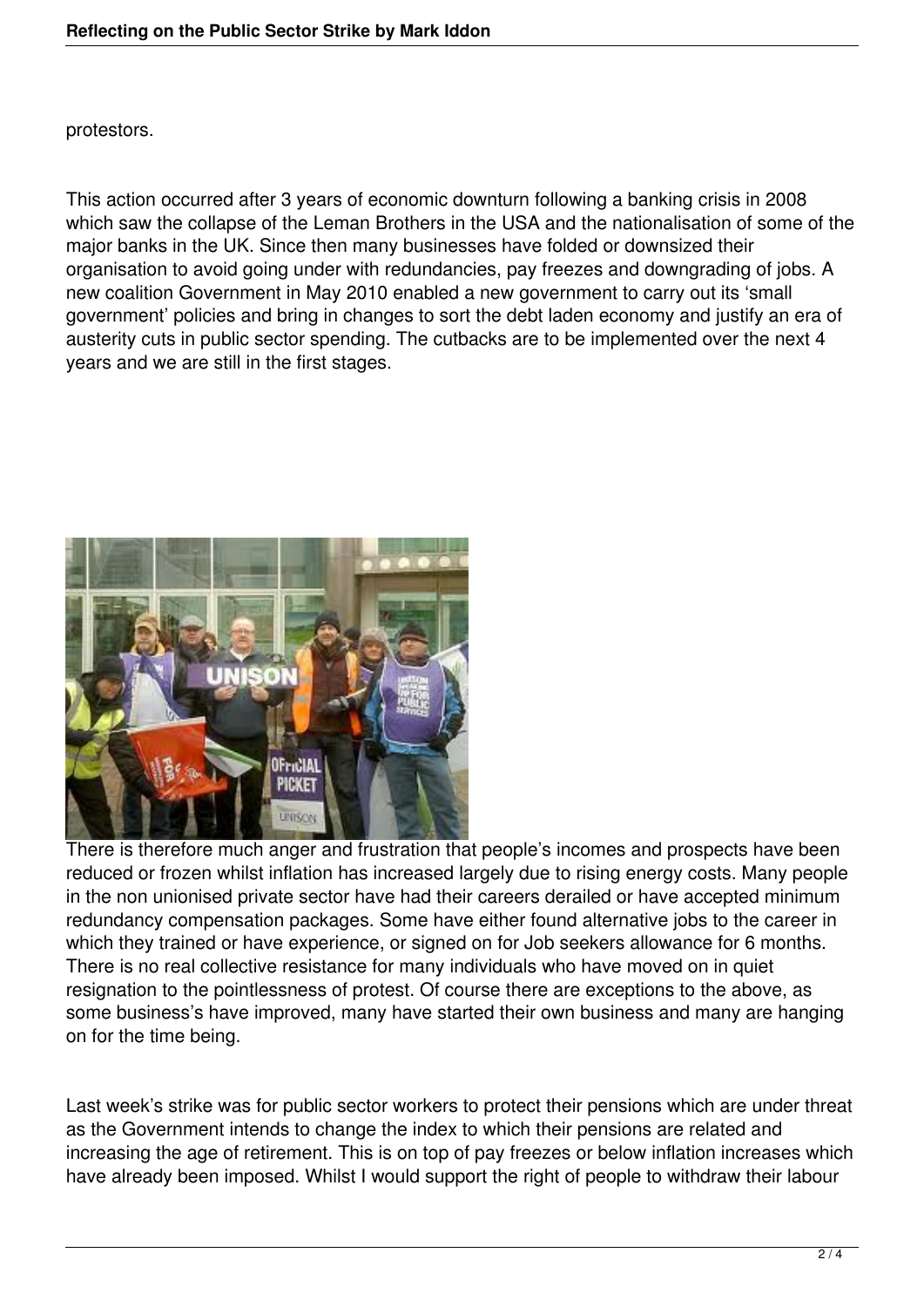in order to protect and increase their pay and conditions, the issues raised by the Unions are restrained and lacking in ambition given the cutbacks and redundancies that have already been made. The Unions tried to make comparisons with the 1926 General Strike because of the numbers of people involved but the passion and ambition for real change were quite absent as if the cuts are inevitable and the only hope is to try and get a better compromised deal between the Unions and the Government.

During the week before the strike, the Government appeared to be quite anxious about the day being turned into a mass display of public anger and spent some time with the media trying to demonise the selfish workers. They suggested that the strike would harm the already fragile economy possibly to the tune of £500 million, and exaggerated the chaos that may occur across the country. They said that school closures which would result in parents having to take time off work to look after the children. Also that the airports and border controls which would lead to massive queues or, even worse, illegal immigrants entering the country without restrictions. Details of the salary and pension arrangements of the main Union leaders were disclosed in the Sunday newspapers in order to suggest hypocracy, highlight double standards and to encourage resentment to the supposed enemies of UK business.

In the end, although some business may have suffered poor performance on the day, the stock markets survived and even seemed buoyant on the day. The FTSE actually came to more harm the next day because of the Governor of the Bank of England, Mervyn King's pronouncement on the state of the economy and his revealing that he was taking extra contingency arrangements to guard against further damage the economy.

The nervous display by the government preceding the strike was actually quite telling, and you would wonder why the Unions did not exploit this to greater extent. David Cameron even tried opportunistically to suggest the public sector was just greedy and that they had good pension arrangements in place. He desperately requested that Unions call off the strikes until negotiations could be completed, and even suggested that the Unions were greedy, as if he was trying to cash in on the public hostility to the greedy bankers as supposed by the Occupy protestors.

The November 30th strike makes clear that the Unions have no vision of a better way of organising society so that we can all have a prosperous future. Demands for growth and investment in a dynamic and productive economy were not on the agenda. And so the day of action, that some had waited for since the last damp squib in May, was a call for Pension agreements, and their associated indexes, be protected. Indeed, as has been noted elsewhere,